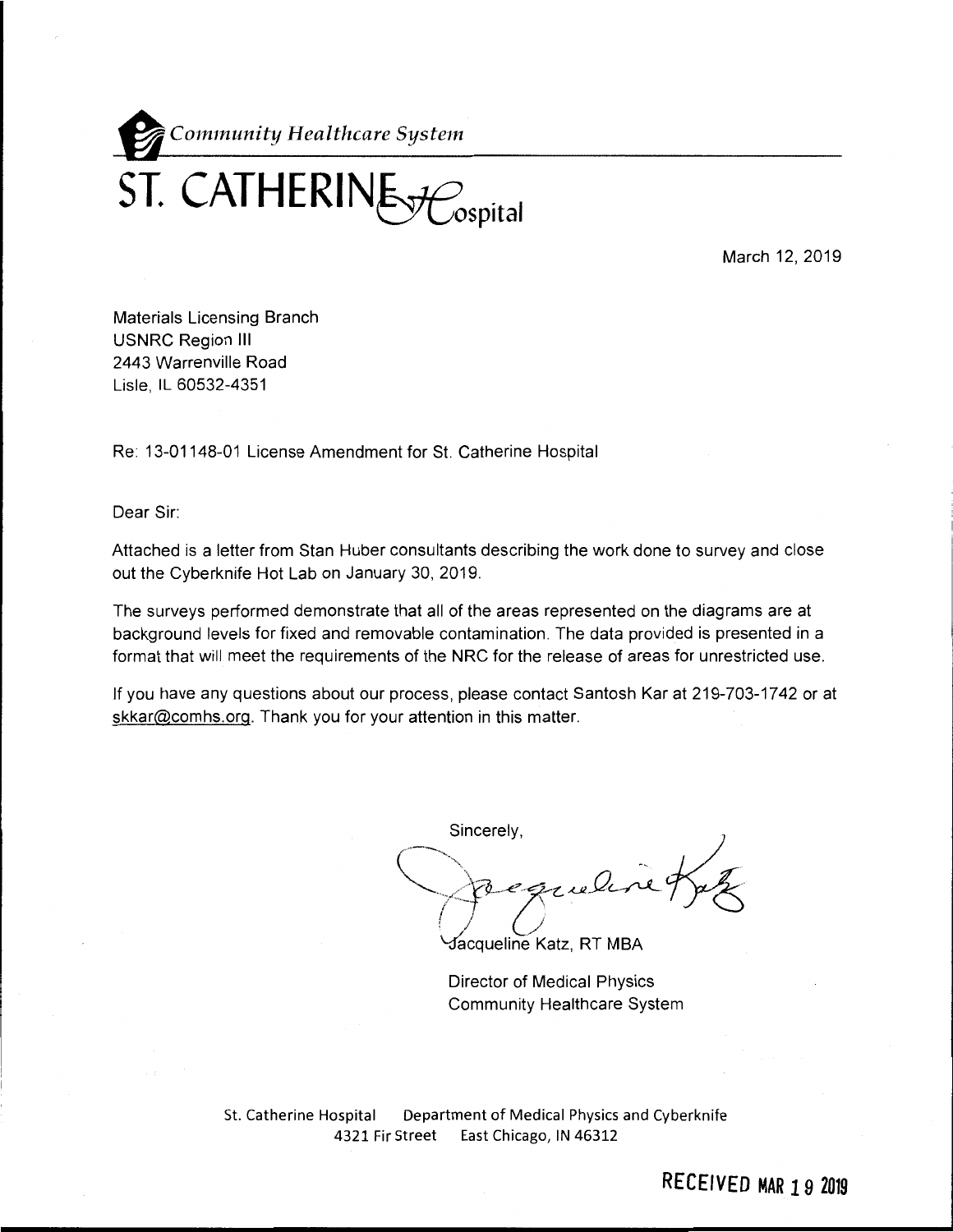

Health Physics and Radiation Safety Services

200 North Cedar Road- New Lenox, Illinois 60451-1751 - (800) 383-0468 or (815) 485-6161 - FAX (815) 485-4433- Email sahci@sahci.com - Home Page www.sahci.com

February 15, 2019

Roberto Gonzalez Director of Radiology St. Catherine Hospital, Inc. 4321 Fir Street East Chicago, IN 46312

Dear Mr. Gonzalez:

The following is a summary of the closeout survey of the Cyberknife Hot Lab, conducted by Jeremy Kieser of SAHCI on January 30, 2019:

The St. Catherine Cyberknife Hot Lab is a small 6-foot by 6-foot room consisting of a bench with a shielded storage area and two shelves. The lab had contained quality control sealed sources in the past; the radioactive sources have since been removed.

The survey included measuring the lab for gamma exposure using a Ludlum 19 Micro-R-Meter and collecting wipes to measure for removable activity on a Cobra II Gamma Counter.

Please refer to the survey data below and lab diagram on the following page. The survey ID numbers reference the location numbers on the lab diagram.

**Survey Instrument:** Ludlum Model 19 Micro R Meter, SN:151658 **Removable Activity Measured on:** PerkinElmer Cobra II Gamma Counter Model 05003, SN: 406282

**Ludlum 19 Background:** 10 µR/hr **Cobra** II **Gamma Counter Background:** 104 cpm

|                         |    | <b>Measured</b><br><b>Exposure</b> | Removable       | <b>Removable Activity</b> |
|-------------------------|----|------------------------------------|-----------------|---------------------------|
| <b>Location Name:</b>   | ID | $(\mu R/hr)$                       | Activity (cpm): | (dpm):                    |
| Floor/Door              | 1  | 10                                 | 5               | 156.67                    |
| Floor                   | 2  | 12                                 | 0               | $<$ 137.94                |
| Floor                   | 3  | 10                                 |                 | 141.69                    |
| Trash can               | 4  | 10                                 | 0               | $<$ 137.94                |
| Shielded storage area   | 5  | 10                                 | 0               | < 137.94                  |
| Box of files            | 6  | 10                                 | 9               | 171.65                    |
| Bench                   | 7  | 10                                 | 0               | $137.94$                  |
| Lower shelf above bench | 8  | 10                                 | 0               | $<$ 137.94                |
| Upper shelf above bench | 9  | 10                                 | 0               | $<$ 137.94                |
| Bench                   | 10 | 10                                 | $\Omega$        | $<$ 137.94                |
| Two small wheeled carts | 11 | 10                                 | 0               | $<$ 137.94                |

**Survey Data:** (please use the ID numbers to refer to the diagram locations in the table on the next page):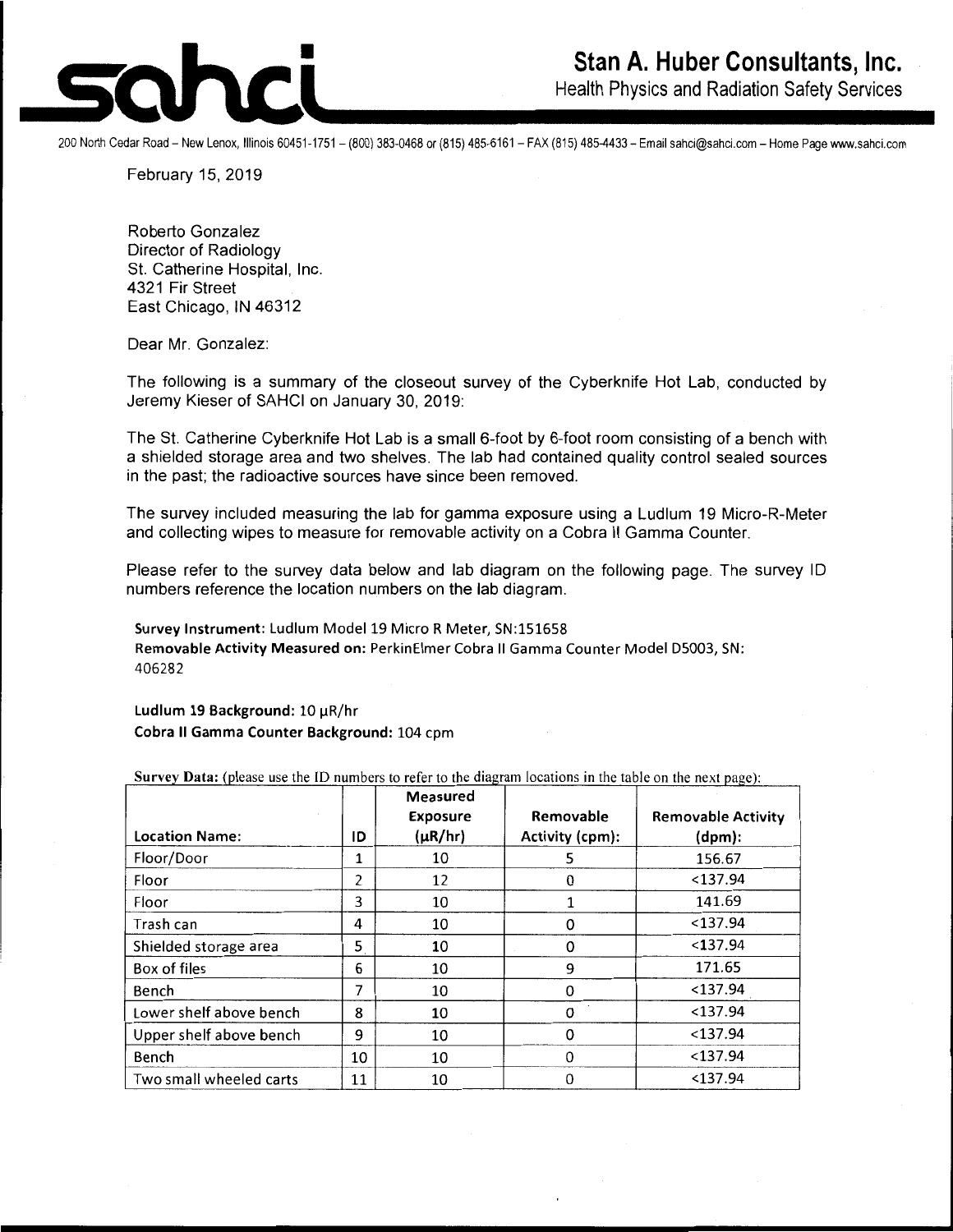## **Hotlab Diagram:**



SAHCI appreciates the opportunity to continue providing health physics consulting services to St. Catherine Hospital. Please contact the SAHCI office at (800) 383-0468 with any questions or if assistance is needed.

Sincerely, Stan A. Huber Consultants, Inc.

 $\sqrt{2\pi}$ /

Jeremy Kieser Health Physics Consultant